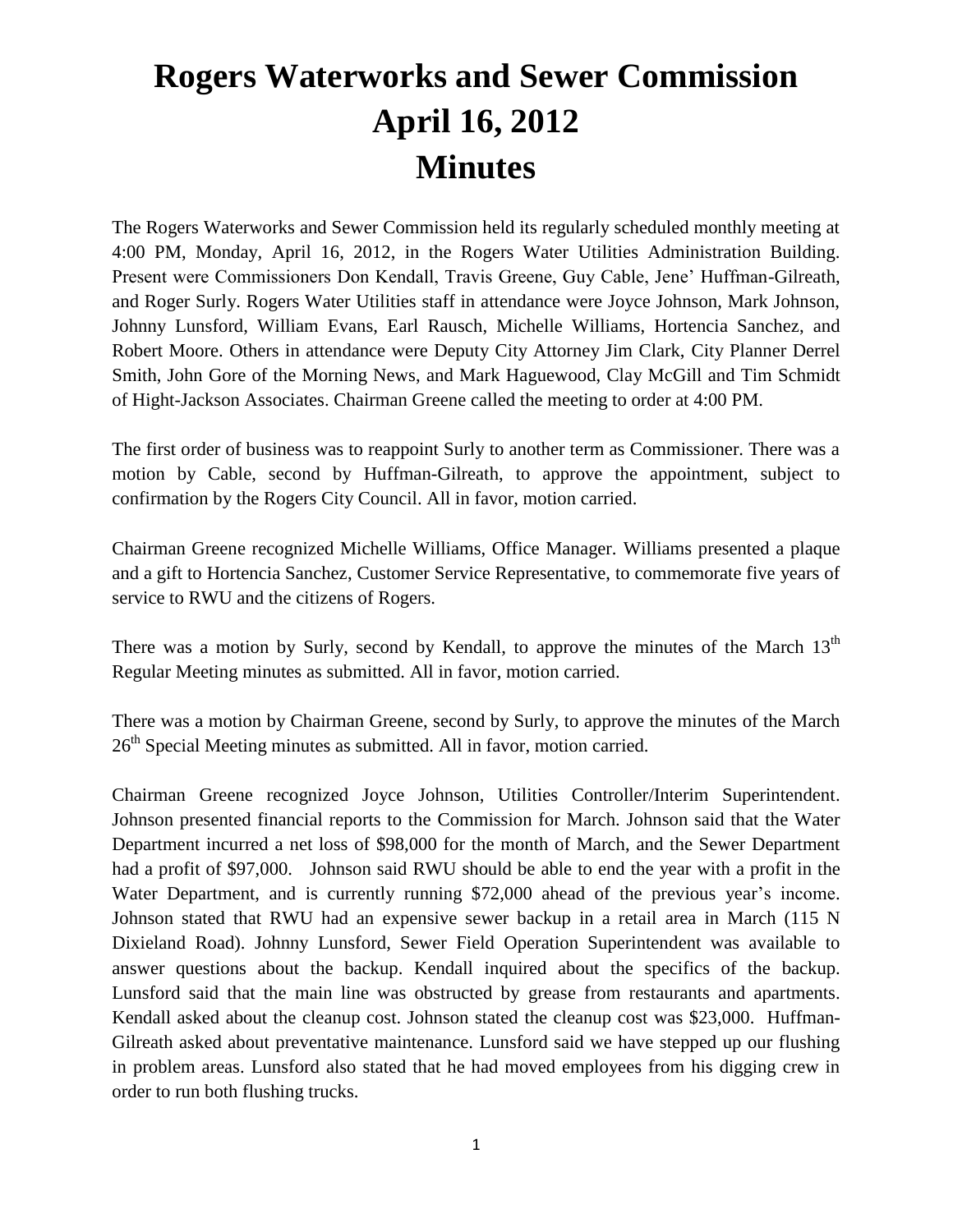Kendall then asked Joyce Johnson about her projection for year-end profit. Johnson stated the Water Department should be at about a \$200,000 profit, ahead of the \$65,000 budget. The dry weather last fall gave RWU a cushion. The Sewer Department should also finish the year ahead of budget. Staff is currently working on the fiscal year 2013 budget, and a draft should be available for the May Commission Meeting. It appears that the fiscal year 2013 budget will reflect a small loss in the Water Department. The Sewer Department will have to stop capitalizing interest on the sludge dryer debt when the dryer is placed in service. That will reduce the sewer income by about \$10,000 a month in fiscal year 2013.

Greene recognized Mark Johnson, Utilities Engineer. Johnson stated that the street project at 24<sup>th</sup> Street from New Hope Road to Seminole Road to serve the new Aquatic Center (Doc Wheeler Park) has been added to the list of projects. The City wants this street complete before the opening of the aquatic center next year.

Cable asked Mark Johnson about going to California to look at the sludge dryer. Johnson said that he, Robert Moore, Stephen Ponder, and David Staib were going to California this week. The following week, the dryer will be disassembled and shipped to Rogers. Chairman Greene asked how long it will take to setup the sludge dryer. Johnson said that he thinks it will take about a month. The contractor will assemble the dryer, and then construct the metal building around the dryer. It should be operational in 60 days. Kendall asked if the sludge dryer will solve the sludge problem. Johnson stated that the sludge dryer will reduce the moisture content of our sludge to 5 to 10 percent and that will reduce our truck loads of sludge from 10 to 1 load per week.

Johnson then discussed the sewer Capital Improvement Plan (CIP)/preliminary rate study. The study covers the next 5-years with the assumptions that we continue spending \$1,000,000 per year for sewer rehab, starting the easement acquisition for the sewer main to NACA, performing the work made necessary by the City's street program and the automated meter reading program. Current sewer rates are sufficient to fund all the stated projects and the automatic meter reading program. Kendall asked if preventing ground water runoff into the sewer system is accounted for in the CIP. The CIP is concentrating on old concrete pipe that has a tendency to collapse. Indirectly these pipes are allowing ground water to enter the sewer system. Kendall asked how significant of a problem the ground water runoff is at the treatment plant. Johnson stated the normal flow at the plant is 7 MGD and in wet weather flow can be as high as 40 MGD. Kendall asked what it would cost to have a comprehensive study of the entire sewer system. Johnson stated that he would estimate the study to cost about \$2,000,000 and would take 1 ½ to 2 years to complete. Johnson stated the City of Fayetteville has been working on rehabilitating their sewer system for over 40 years. Huffman-Gilreath asked if the Utility needs to add employees to help with the sewer rehabilitation. Johnson stated the Utility is under-staffed on both the sewer and water side. We have equipment setting idle in the yard due to the staff shortage.

Johnson then discussed preliminary plans for the sewer pipe line from the Rogers Pollution Control Facility to NACA. The plans show about 9 miles of piping on the most recent aerial topography available from Benton County. The next step, if the Commission chooses, would be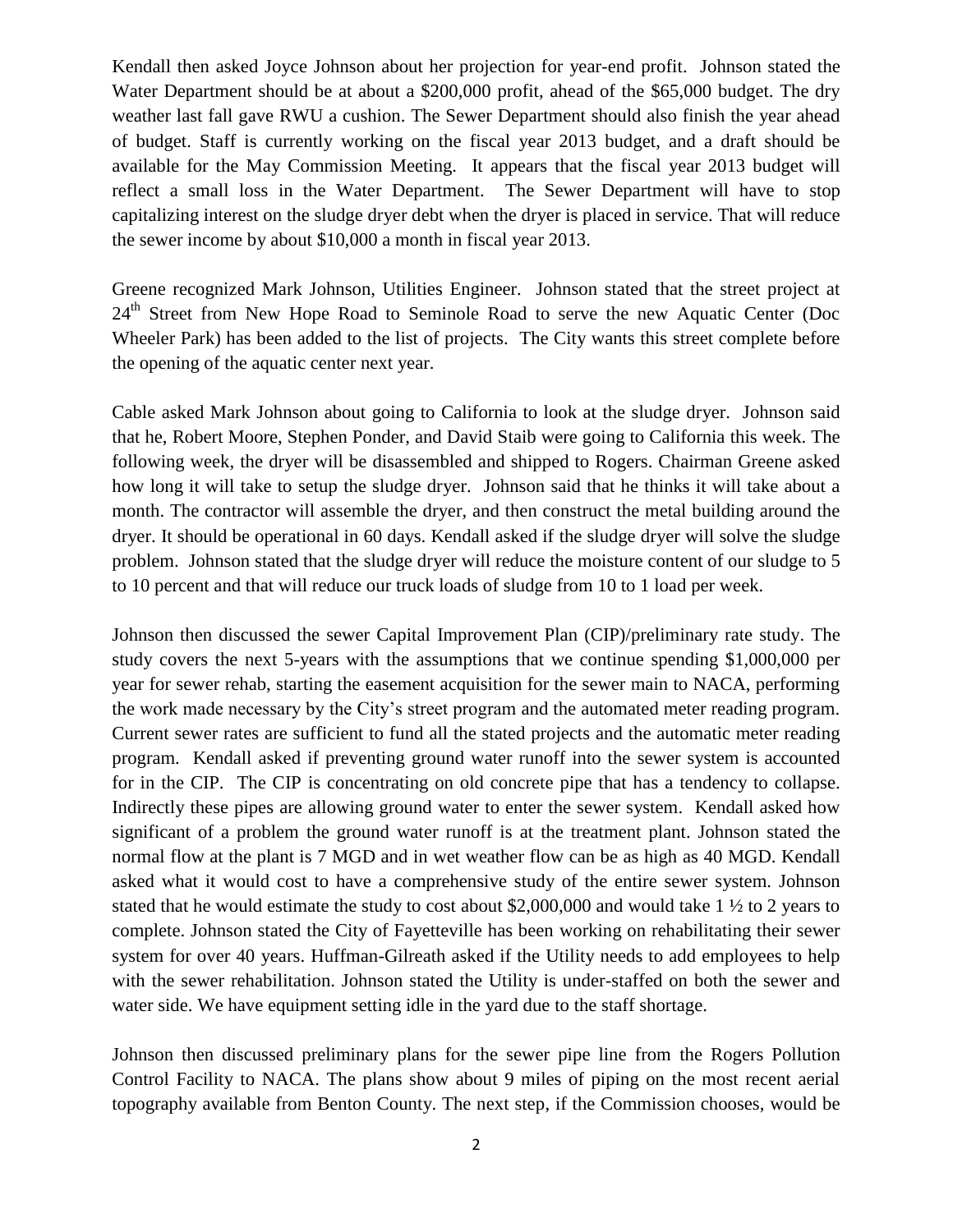having an environmental consultant take a look at the route followed by staff preparing easement documents and beginning the easement acquisition process by contacting and negotiating with approximately 136 property owners. The estimated easement acquisition cost is \$1,000,000 based on previous projects. Johnson stated that the present average daily flow to our treatment plant is 7 MGD and the plant capacity is 14 MGD. The present plant has room for growth. The cost for the Utility would include the pipe line to NACA and expanding the NACA plant. NACA is currently operating under a 0.1 MG/L phosphorus limit permit while Rogers and Springdale permits have expired (1.0 MG/L phosphorus limit permit). New permits will not be issued until the TMDL study is completed. Cable asked about the expected study completion date. Johnson expects about another year and stated the study results will likely be challenged in court. Surly asked if the court ruling is unfavorable, how long we would have to comply. ADEQ/EPA will budget enough time for design and construction Johnson stated.

Johnson also spoke concerning the bid opening for the training center remodel. Staff asked the Commission in January to hire Hight-Jackson Associates to design and obtain bids for the remodel. Hight-Jackson provided a preliminary estimate of \$196,000 and prior to bid opening provided a revised estimate of \$287,000. The project received five bids ranging from \$277,300 to \$360,000. Higher costs are partially attributed to plumbing modifications and HVAC system replacement. Staff and Hight-Jackson recommended that the Commission reject all bids. Staff and Hight-Jackson will go back and look for cost savings. There was a motion by Kendall, second by Huffman-Gilreath, to reject all bids for the training center. All in favor, motion carried.

Johnson then discussed the technical review performed by Tom Gould/HDR Engineering of the 2012 Water Rate Study prepared by staff. The Commissioners asked previously if the staff's study had been reviewed by anyone outside of the Utility. Mr. Gould reviewed our study and he basically concurs with the magnitude of the rate increase. Kendall asked if the review took in to count the CIP? Johnson said yes. Surly stated he likes the 6 percent over 3 years versus the 15 percent increase. Johnson stated he thought 3 percent yearly for 5 years should be a lot easier to sell. Kendall asked about coordination between the Utility and the City Council. Johnson said that has not happened to his knowledge, but there has been a meeting with the Mayor. Cable stated the Commission should review the information for a while. Johnson stated the rate increase should be addressed when the permanent manager is in place. Chairman Greene stated that Commissioners needs to start attending City Council meetings on a more regular basis.

Chairman Greene recognized Joyce Johnson. She said the "red flag policy" report updated the Commission on the Utilities' efforts to comply with the Identity Theft Program. Johnson informed the Commission that the Utility had no recommended changes to the policy, and Michelle Williams, Office Manager, is available to answer any questions. There was a motion by Chairman Greene, second by Surly, to approve the "red flag policy report" as presented. All in favor, motion carried.